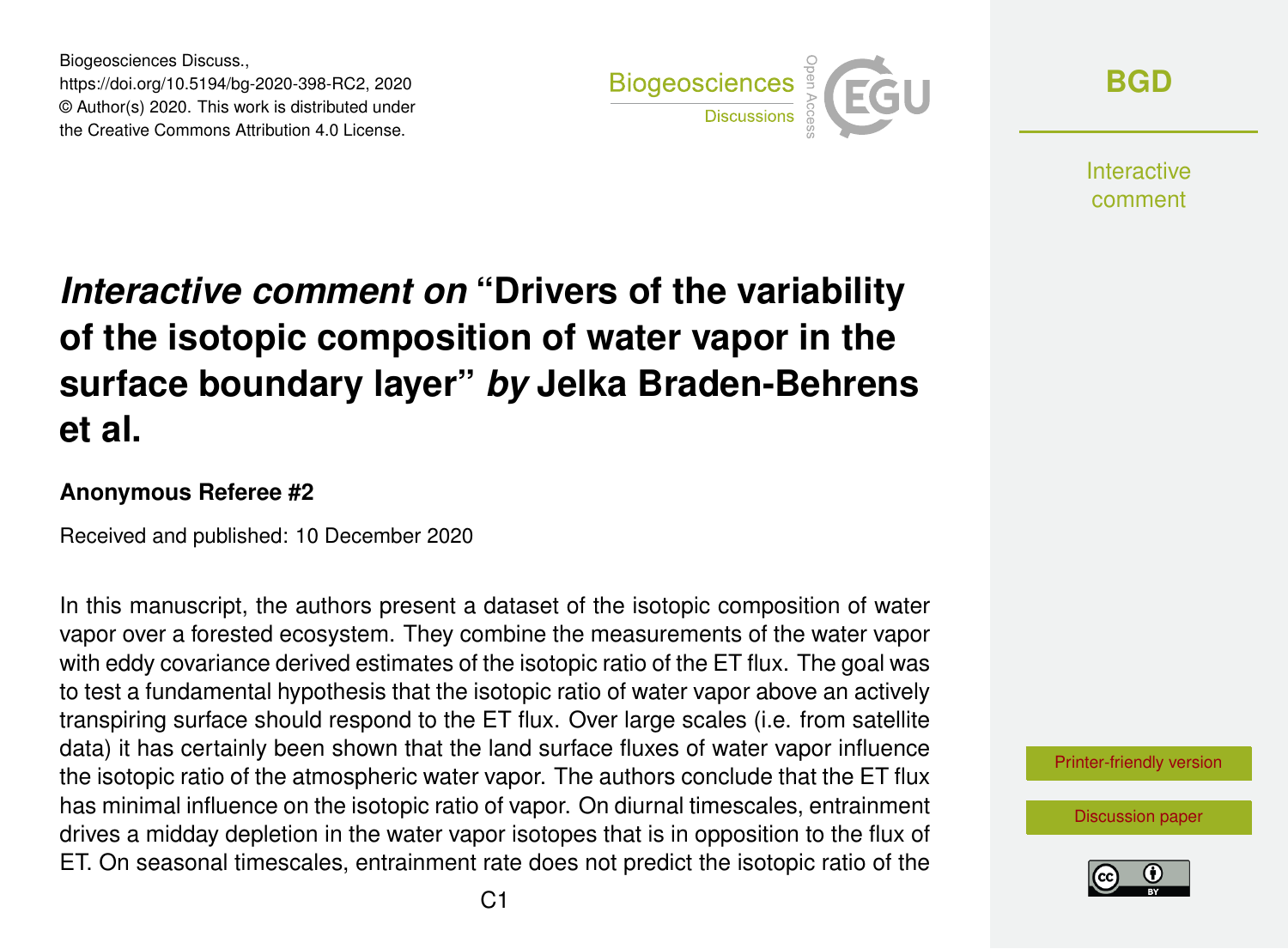vapor. Rather, it is some combination of processes (ET, rainout and temperature) that collectively influence the isotopic ratio of the vapor.

Firstly, I commend the authors on a very nicely developed dataset and some rather sophisticated analysis of the data. Secondly, I think the question that is posed is interesting and worthwhile particularly to the extent that using water isotopes to trace water fluxes and close hydrological budgets in the atmosphere has a lot of potential in diagnostic analysis of GCMs and transport models. This work contributes to these efforts. However, I found the analysis, on the one hand, to be unnecessarily complex at times (i.e. there were many competing correlations between derivatives) but also overly simple at others (i.e. trying to use a single linear regression model to predict d18Ov). In the end, I think the authors overlooked some simple tests that could have been useful and drew conclusions regarding why d18O/dDv correlated with temperature that are not correct. I would support publication after significant changes are made to the writing and perhaps some additional analyses.

The authors find that entrainment is the prominent driver of the diurnal cycle in d18Ov except in the morning when transpiration has more of an effect. This finding has been very clearly identified in previous works. See for example: doi.org/10.1002/jgrd.50701 as well as numerous other citations the authors provide. It would seem therefore that the authors should not have been surprised to find this to be true. It would have been surprising, in fact, to find the opposite to be true. I this comment is significant because it affects the entire tone of the paper. The authors should have begun from the perspective that entrainment is the primary driver of diurnal cycles and then sought examples where the effect of ET emerged.

The authors find that the correlation between entrainment rate and the seasonal cycle in d18Ov is weak. They therefore conclude that entrainment is not the critical driver of the seasonal cycle. However, they fail to identify that it is not just how much vapor is entrained but the isotopic ratio of the water vapor that is entrained. With synoptic scale changes in atmospheric circulation the isotopic ratio of water within the free tro-

## **[BGD](https://bg.copernicus.org/preprints/)**

Interactive comment

[Printer-friendly version](https://bg.copernicus.org/preprints/bg-2020-398/bg-2020-398-RC2-print.pdf)

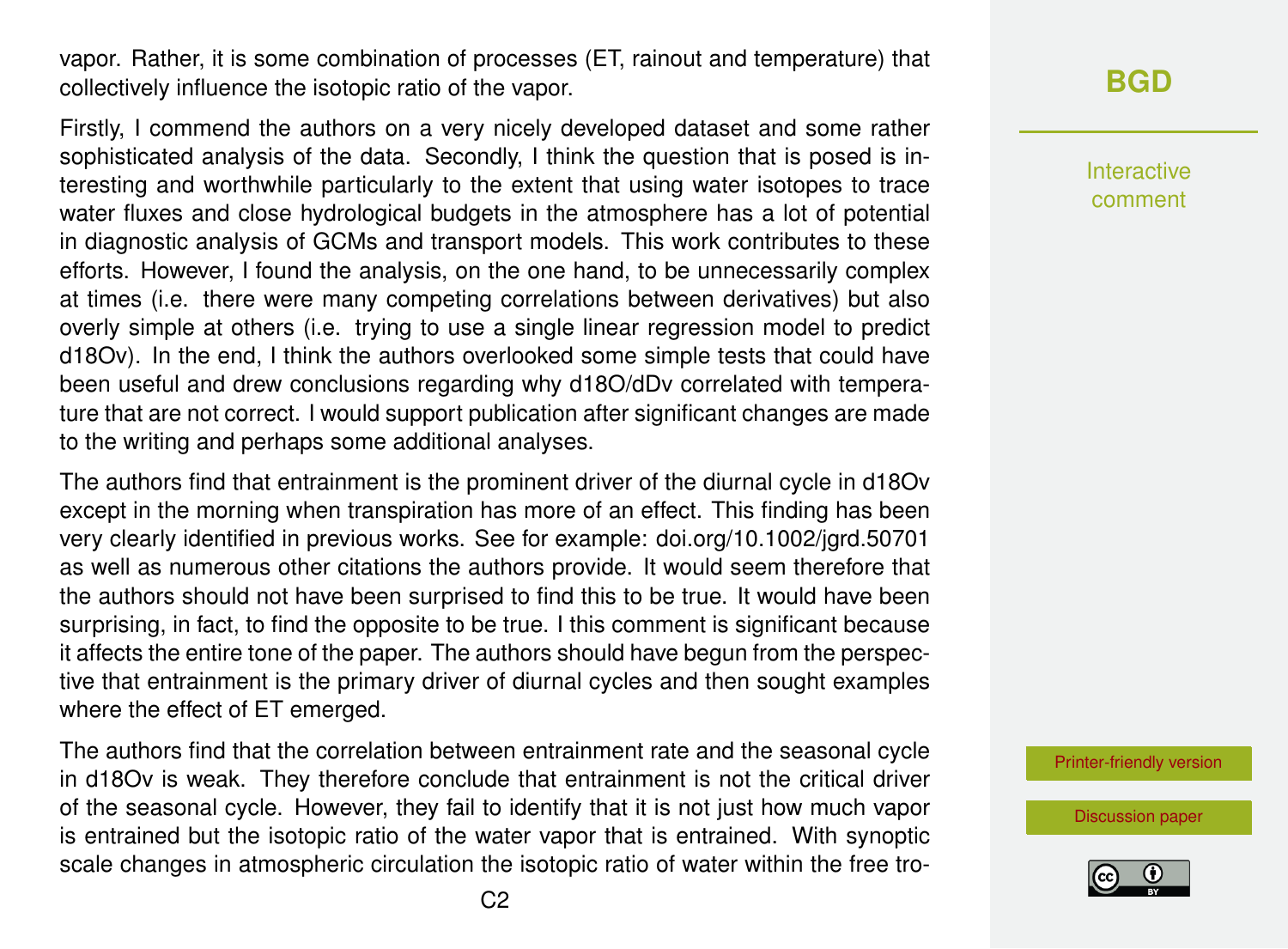posphere changes. It would seem quite clear, and maybe I misunderstood this from the manuscript, that it is the isotopic ratio of the free troposphere driven by large scale circulation that drives changes in the midday isotopic ratio above the canopy. Analysis using a lagrangian transport could be deployed (as with many previous isotope studies) to identify how the source of vapor changes and whether it is the source region that explains the seasonal changes.

The authors find a strong influence of temperature on d18Ov and call upon a rather confusing role for temperature influencing the fractionation of ET. I find this extremely unlikely. If this was the case, then there should be a very strong relationship between deltaET and temperature. I believe deltaET is more strongly influence by RH or VPD and or LAI. Revisiting comment #3, changes in synoptic circulation drive both changes in temperature and the d18Ov. The temperature of air masses affect how much rainout has occurred and give rise to a strong relationship between d18Ov and temperature. This is in fact the rationale for why ice core d18O values reflect temperature. I think explaining the relationship between d18Ov and temperature would have benefited from taking a more "first principles" approach and yielding to extensive research already done on this topic.

The calculation of isoforcing relied heavily on the estimates of PBL height from reanalysis. This concerned me somewhat because there was no good validation of these estimates and it seems the estimates from reanalysis would only be useful if the land cover in the area was homogenous. In other words, is the forested cover of the site representative of the conditions with the reanalysis grid cell? The authors discuss error estimates of PBL height but it was not clear how these error values were assimilated in the analysis. Secondly, the authors note that their assumption that the isotopic ratio of water vapor is well mixed is likely incorrect. This has been shown by other studies using gradient and flux gradient approaches. What are the effects of this assumption on the isoforcing estimate? What if the authors assumed a gradient with log form up the top of the PBL using previous studies? My point is that if the authors know this

### **[BGD](https://bg.copernicus.org/preprints/)**

Interactive comment

[Printer-friendly version](https://bg.copernicus.org/preprints/bg-2020-398/bg-2020-398-RC2-print.pdf)

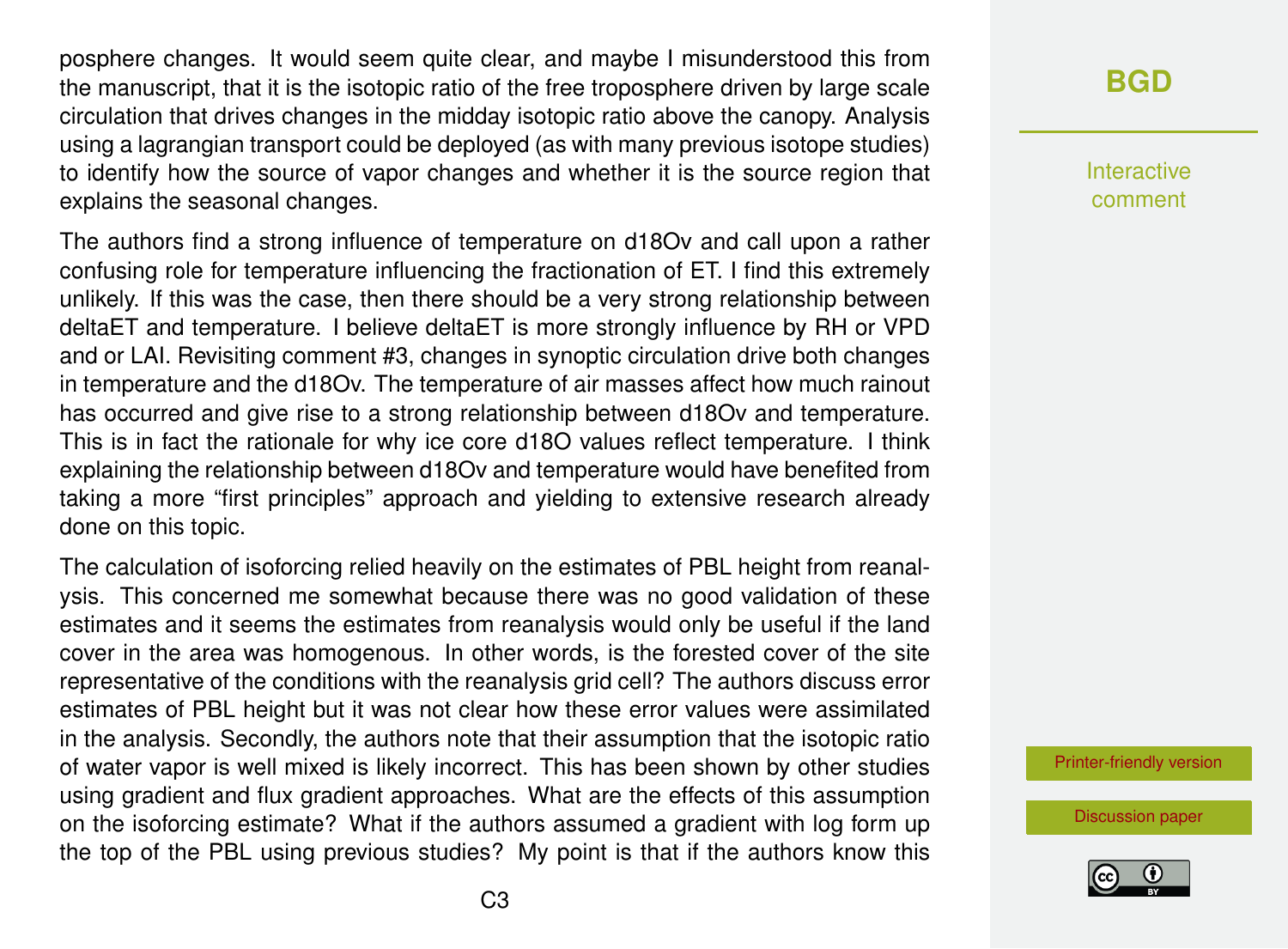assumption is incorrect it would be valuable to assess the impact of this assumption on their analysis using a sensitivity approach.

I was surprised come to the end of the paper and never see a figure or actual discussion on the estimates of delta ET. The estimates of delta ET were assimilated into numerous analyses but, after all, if the study is looking at how delta ET affects delta V, the readers should see delta ET. The authors need to present this data and analyse it directly before using it in more sophisticated approaches. How does delta ET vary through the season? Was it affected by soil moisture and VPD that might change T and E partitioning? Did delta ET relate to total ET rates or greeness/LAI? Does it change after rainfall events? An analysis of the drivers of delta ET are a necessary complement to the other analyses presented.

Small comments:

When a variable is introduce the correct grammar (I think) is like this... "Temperature, T, is related to latitude." Or "Temperature (T) is related to latitude."

28: Unclear why sublimation of snow was listed under "precipitation removal" processes. This would be a surface flux process.

54: The R2 value between C and d18O/dD were just listed in the previous paragraph so this sentence felt redundant.

60: Lots of other studies over forests not considered here: Continuous measurements of atmospheric water vapour isotopes inwestern Siberia (Kourovka) Stable Water Isotopes Reveal Effects of Intermediate Disturbance and Canopy Structure on Forest Water Cycling Response of water vapour D-excess to land–atmosphere interactions in a semi-arid environment I would say broadly that the literature available on this topic was under-cited.

145-155: This extended quotation from ERA5 manual is not appropriate. The authors should explain the process of error estimation in their own words. As noted above, it is **[BGD](https://bg.copernicus.org/preprints/)**

Interactive comment

[Printer-friendly version](https://bg.copernicus.org/preprints/bg-2020-398/bg-2020-398-RC2-print.pdf)

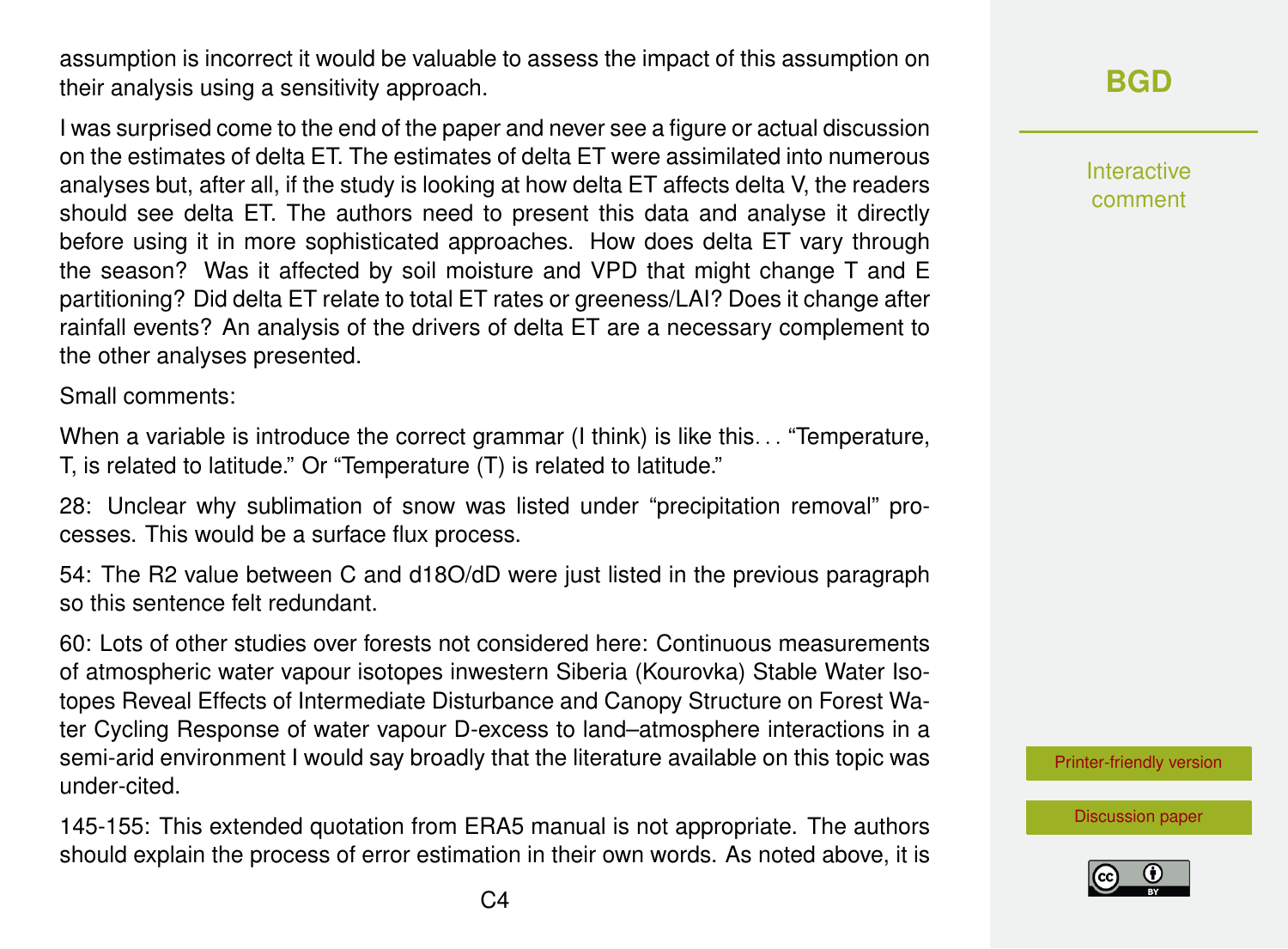also unclear how this error was assimilated in the analyses that follow.

163: Missing "space" before the sentence begins.

170 "site" not "cite"

171: "However" is the wrong word here because this sentence does not contradict the previous one it supports it.

176: The comma should be after "h" not after "both"

178: if the nighttime data is not meaningful, I would recommend excluding it. As you note, when the value approaches 0, the equation becomes very unstable.

181: When you write ddv/dt is this dt iso or dt meas. Truthfully, I found the comparisons between the many derivatives quite hard to follow and perhaps not the most useful way to analyze the dataset. Figure 1: Standard error should be reported around composite diurnal cycles.

193: "being"

206: I was confused as to what the authors mean by Rayleigh distillation in this context. Is this condensation onto the surface such as through dew or is this the collective rainout of the air mass as it ages from its origin?

206: Also, because all of these processes are important to the hydrological balance, it would seem that linear univariate models are not really appropriate or useful. Perhaps multivariate non-linear models would be better suited for partitioning the relative controls.

207: "between"

208: missing closed parenthesis at end of paragraph.

209: Earlier you discuss the inlet being 10 m above canopy but here you say 7 m. Not a big deal but better to just be consistent.

Interactive comment

[Printer-friendly version](https://bg.copernicus.org/preprints/bg-2020-398/bg-2020-398-RC2-print.pdf)